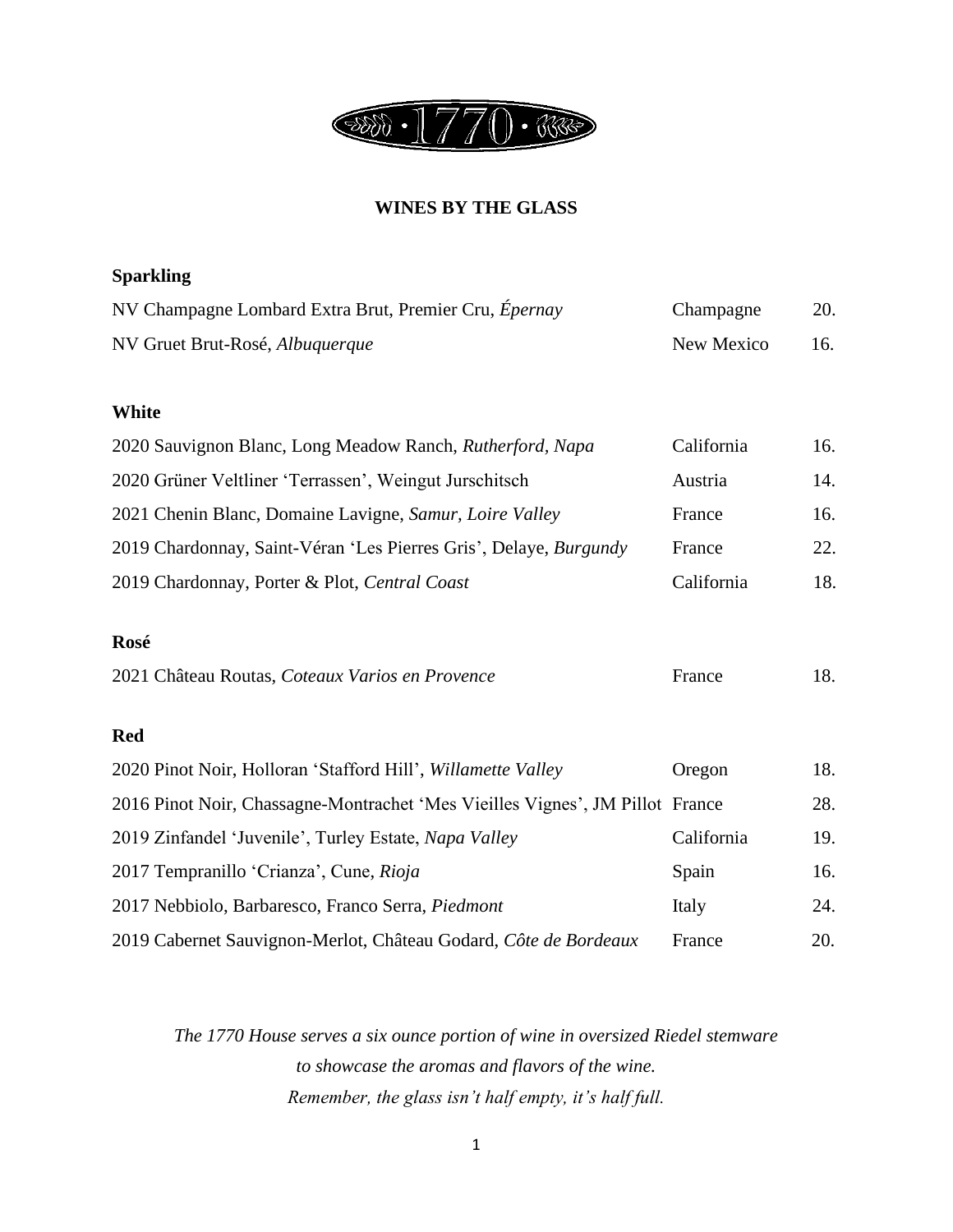### **HALF BOTTLES- 375 ml**

### **Half Bottles-Sparkling**

| 119 MV Krug 'Grand Cuvée' Reims                      | Champagne | 225. |
|------------------------------------------------------|-----------|------|
| 099 NV Billecart-Salmon Brut Rosé, Mareuil-Sur-Aÿ    | Champagne | 99.  |
| 098 NV Billecart-Salmon Brut Reserve, Mareuil-Sur-Ay | Champagne | 75.  |
| 103 NV Lombard Extra Brut, Premier Cru, Épernay      | Champagne | 41.  |

### **Half Bottles-White**

| 209 2018 Chardonnay, Kistler 'McCrea Vineyard', Sonoma Mountain | California      | 95.  |
|-----------------------------------------------------------------|-----------------|------|
| 223 2018 Chardonnay, Grgich Hills Estate, Napa Valley           | California      | 60.  |
| 216 2016 Pinot Blanc, Robert Sinskey, Los Carneros              | California      | 45.  |
| 322 2011 Riesling 'Cuvée Frédérick Emile', Trimbach             | Alsace          | 75.  |
| 350 2020 Sancerre 'Chavignol', Yves-Martin,                     | Loire Valley    | 38.  |
| 306 2018 Corton-Charlemagne Grand Cru, Domaine de la Chappelle  | <b>Burgundy</b> | 200. |
| 342 2019 Puligny-Montrachet, Domaine Chavy                      | <b>Burgundy</b> | 78.  |
| 343 2017 Meursault 'Les Corbins', Bitouzet-Prieur               | <b>Burgundy</b> | 95.  |

### **Half Bottles-Red**

| 660 2018 Opus One                                                             | Napa            | 350. |
|-------------------------------------------------------------------------------|-----------------|------|
| 518 2017 Pinot Noir, Robert Sinskey Vineyards, Los Carneros                   | Napa            | 55.  |
| 858 2015 Morey St. Denis 1 <sup>er</sup> Cru 'Clos des Ormes', George Lignier | Burgundy        | 90.  |
| 847 2017 Corton-Bressandes Grand Cru, Domaine de la Chappelle                 | Burgundy        | 175. |
| 846 2018 Volnay 1 <sup>er</sup> Cru 'Taillepieds', Domaine de la Chappelle    | Burgundy        | 125. |
| 860 2013 Aloxe-Corton 'Vieille Vigne', Dom. Cornu & Fils                      | Burgundy        | 65.  |
| 856 2015 Mercurey 1 <sup>er</sup> Cru, Domaine du Meix-Foulot                 | Burgundy        | 48.  |
| 880 2014 Gigondas 'Cuvée Tradition', Dom. Gour de Chaulé                      | S. Rhône        | 35.  |
| 833 2018 Château Haut-Segottes. St.-Émilion                                   | <b>Bordeaux</b> | 40.  |
| 955 2017 Barolo, Oddero                                                       | Piedmont        | 65.  |
| 954 2018 Sassacaia, Tenuta San Guido, Bolgheri Sassacaia                      | Tuscany         | 275. |
| 924 2018 Tignanello, Antinori                                                 | Tuscany         | 170. |
| 930 2016 Brunello di Montalcino, Mocali                                       | Tuscany         | 60.  |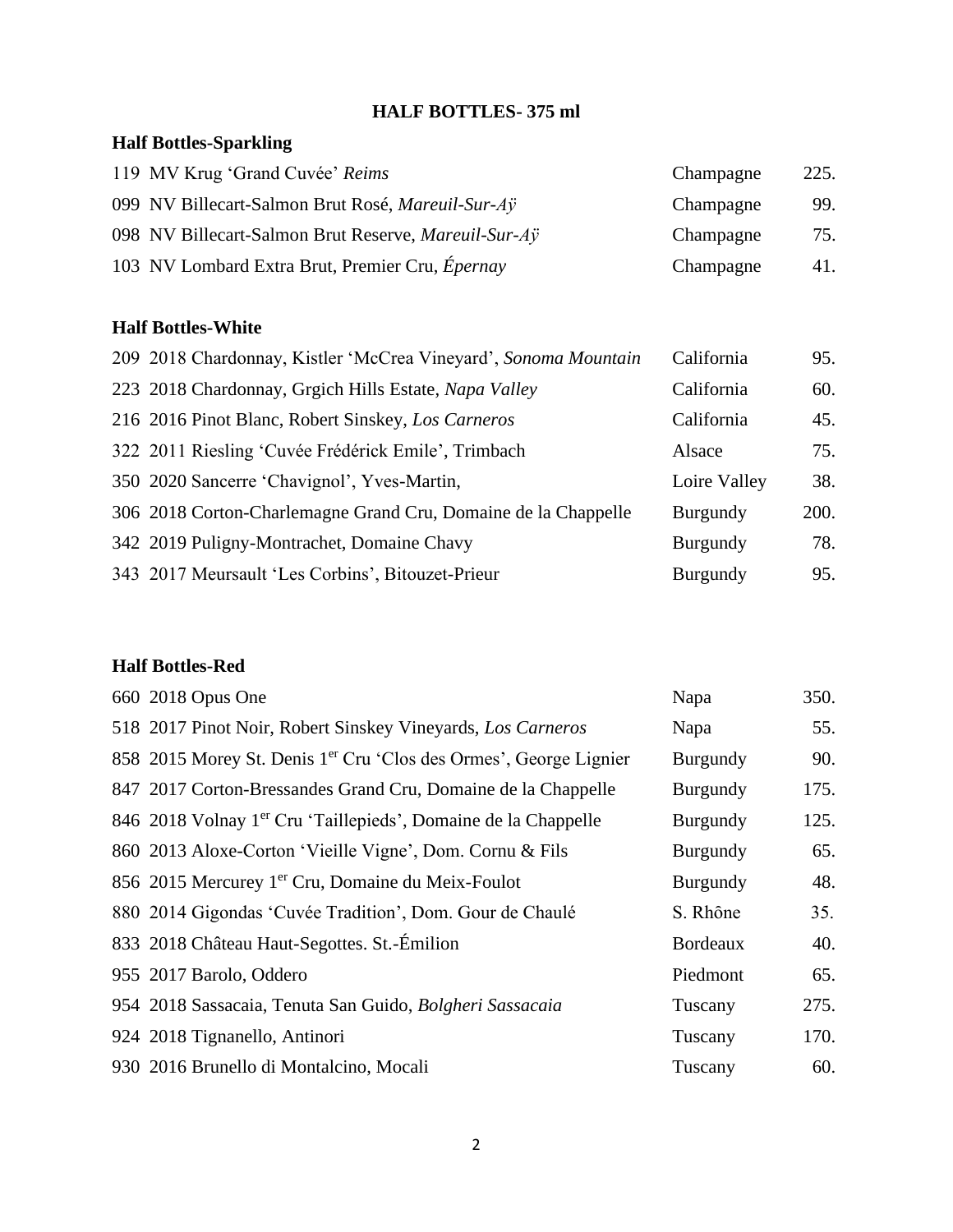#### **SPARKLING & CHAMPAGNE**

| 102 MV Krug 'Grand Cuvée' Reims                                      | Champagne  | 450. |
|----------------------------------------------------------------------|------------|------|
| 119 MV Krug 'Grand Cuvée' Reims (375ml)                              | Champagne  | 225. |
| 101 NV Billecart-Salmon Brut Reserve, Mareuil-Sur-Ay                 | Champagne  | 135. |
| 098 NV Billecart-Salmon Brut Reserve, <i>Mareuil-Sur-A</i> ÿ (375ml) | Champagne  | 75.  |
| 116 NV Lombard Extra Brut, Premier Cru, Épernay                      | Champagne  | 82.  |
| 103 NV Lombard Extra Brut, Premier Cru, Épernay (375ml)              | Champagne  | 41.  |
| 108 2010 Dom Pérignon Brut, Épernay                                  | Champagne  | 450. |
| 111 2017 Cava 'De La Finca', Raventós i Blanc, Conca del Rio Anoia   | Spain      | 60.  |
| 107 2012 Brewer- Clifton '3-D Vineyard', Sta. Rita Hills             | California | 175. |
| 113 2013 L'Ermitage Brut, Roederer Estate, Anderson Valley           | California | 120. |

# **Rosé Champagne & Sparkling**

| 114 NV Billecart-Salmon Brut Rosé, Mareuil-Sur-Aÿ             | Champagne  | 175. |
|---------------------------------------------------------------|------------|------|
| 099 NV Billecart-Salmon Brut Rosé, Mareuil-Sur-Aÿ (375ml)     | Champagne  | 99.  |
| 112 NV Gruet Brut-Rosé, Albuquerque                           | New Mexico | 58.  |
| 100 2017 Cava 'de Nit', Raventós i Blanc, Conca del Rio Anoia | Spain      | 56.  |

#### **SHERRY-** served chilled

| El Maestro Sierra Fino (dry) (half bottle)                  | Spain | 9/32.  |
|-------------------------------------------------------------|-------|--------|
| Caesar Florido 'Moscatel Especial' Manzanilla (half bottle) | Spain | 10/40. |
| Emilio Lustau 'East India Solera' (dark & slightly sweet)   | Spain | 10.    |

### **ROSÉ**

| 404 2019 McCall 'Marjorie's Rosé', Corchaug Estate, North Fork, LI                      | New York | 56.  |
|-----------------------------------------------------------------------------------------|----------|------|
| 451 2021 Château Routas, Coteaux Varios en Provence                                     | France   | 66.  |
| 259 2016 The Withers (Grenache, Mourvèdre, Cinsault), <i>El Dorado</i> (Mag) California |          | 130. |
| 453 2009 'Viña Tondonia', Lopez de Heredia, Rioja                                       | Spain    | 85.  |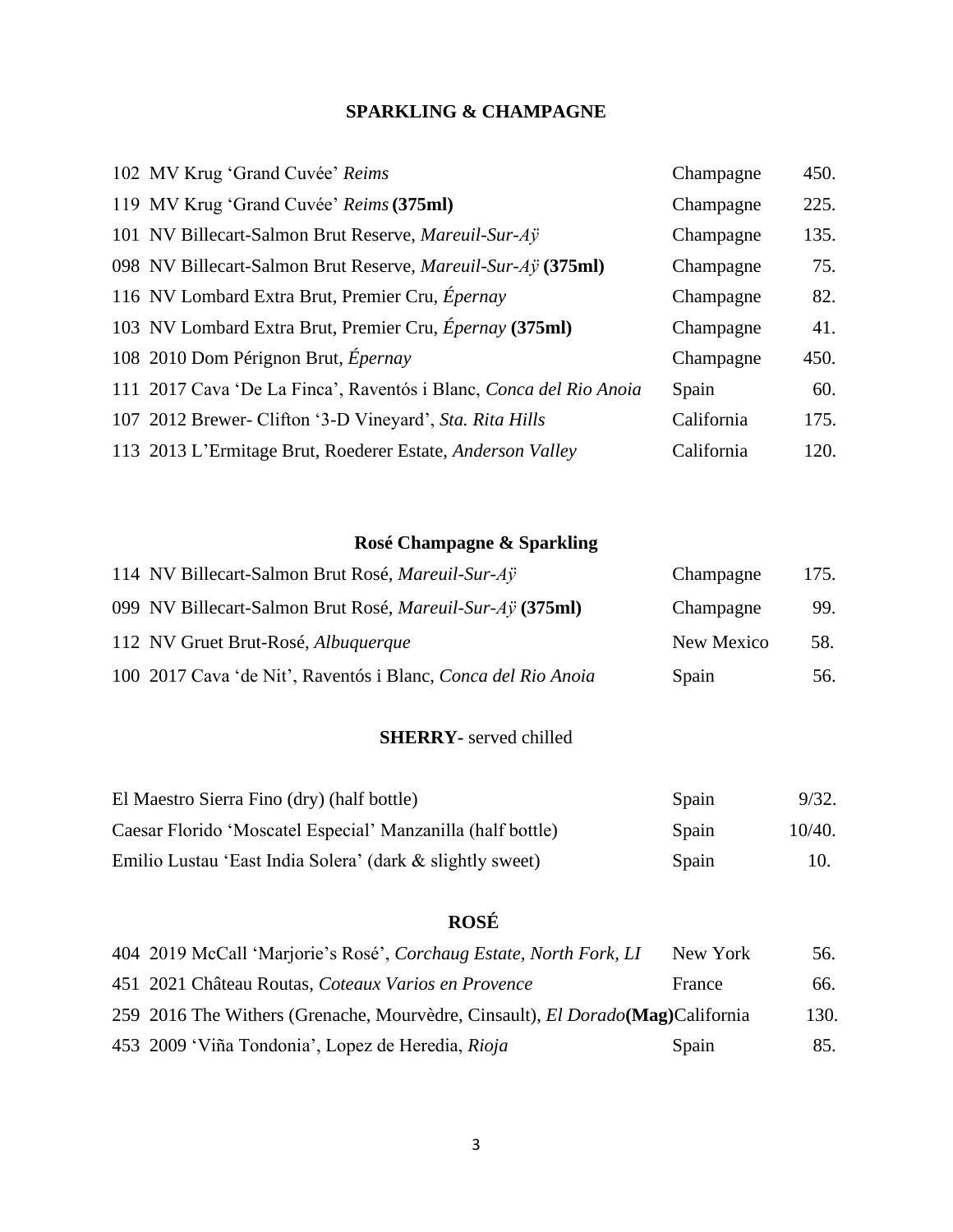### **USA WHITE**

### **Chardonnay**

| 215 2015 Bergström 'Sigrid', Willamette Valley               | Oregon               | 180. |
|--------------------------------------------------------------|----------------------|------|
| 224 2013 Amalie Robert 'Heirloom Cameo', Willamette Valley   | Oregon               | 58.  |
| 219 2016 Channing Daughters 'L'Enfant Sauvage', The Hamptons | Long Island          | 68.  |
| 222 2016 Martinelli 'Lolita Ranch Vineyard'                  | <b>Russian River</b> | 145. |
| 218 2018 Ramey Cellars                                       | <b>Russian River</b> | 90.  |
| 203 2017 Aubert 'Powder House'                               | Sonoma               | 250. |
| 205 2016 The Withers 'Peters Vineyard'                       | Sonoma               | 100. |
| 214 2019 Kistler 'Les Noisetiers'                            | Sonoma               | 170. |
| 209 2018 Kistler 'McCrea Vineyard', Sonoma Mountain (375ml)  | Sonoma               | 95.  |
| 251 2016 Peter Michael 'Ma Belle-Fille', Knights Valley      | Sonoma               | 225. |
| 221 2015 Peter Michael 'Belle Cote', Knights Valley          | Sonoma               | 200. |
| 230 2016 Peter Michael 'Belle Cote', Knights Valley          | Sonoma               | 200. |
| 223 2018 Grgich Hills Estate (375ml)                         | Napa Valley          | 60.  |
| 206 2017 Mount Eden Vineyards 'Estate'                       | Santa Cruz           | 150. |
| 204 2016 Dierberg                                            | Santa Maria          | 75.  |
| 210 2019 Au Bon Climat                                       | Santa Barbara        | 84.  |
| 264 2018 Liquid Farm 'White Hill'                            | Sta. Rita Hills      | 120. |
| 254 2019 Melville 'Estate'                                   | Sta. Rita Hills      | 95.  |
| 208 2018 Porter & Plot                                       | <b>Central Coast</b> | 70.  |

### **More USA White**

| 256 2017 Tocai Friulano 'Mudd West', Channing Daughters, North Fork Long Island |                | 48. |
|---------------------------------------------------------------------------------|----------------|-----|
| 220 2018 Chenin Blanc 'Buddha's Dharma Vineyard', Pax, Mendocino                | California     | 75. |
| 216 2016 Pinot Blanc, Robert Sinskey, Los Carneros (375ml)                      | California     | 45. |
| 262 2018 Rhône Blend 'White Coat', Turley                                       | California     | 95. |
| 207 2020 Sauvignon Blanc, Long Meadow Ranch, Rutherford, Napa                   | California     | 64. |
| 255 2014 Chardonnay, Pinot Blanc & Pinot Gris, 'Fonte' Barden                   | St. Rita Hills | 85. |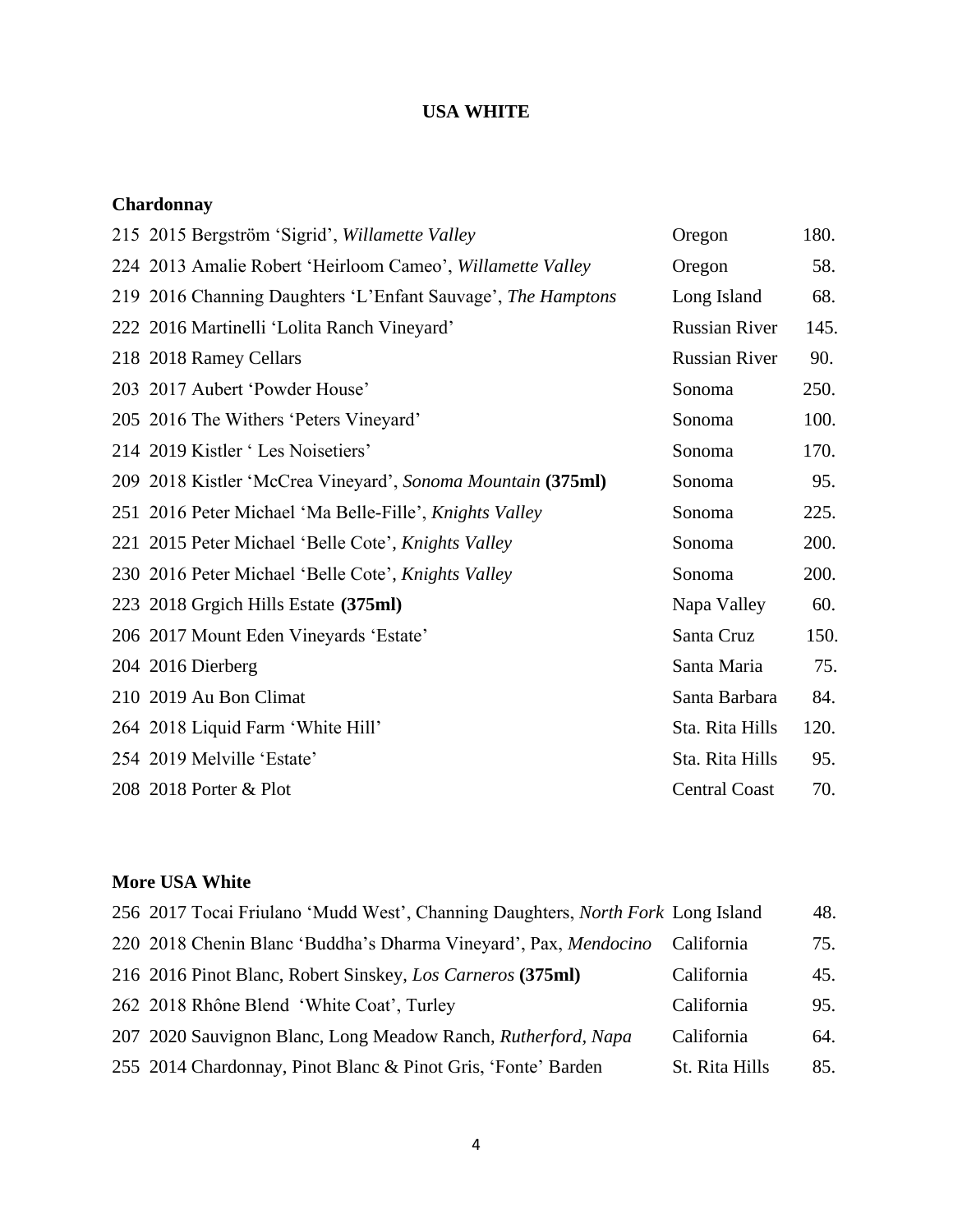### **FRENCH WHITE**

# **Burgundy**

| 360 2006 Chablis 1 <sup>er</sup> Cru 'Côte de Lechet', Daniel-Etienne Defaix          | Chablis     | 135.  |
|---------------------------------------------------------------------------------------|-------------|-------|
| 304 2020 Chablis AC, Daniel Dampt                                                     | Chablis     | 55.   |
| 306 2018 Corton-Charlemagne Grand Cru, Dom. de la Chappelle (375ml) Beaune            |             | 200.  |
| 301 2017 Saint-Romain 'La Périère', Jean-Marc Pillot                                  | Beaune      | 100.  |
| 343 2017 Meursault 'Les Corbins', Bitouzet-Prieur (375ml)                             | Beaune      | 95.   |
| 308 2017 Meursault 1er Cru 'Gouttes d'Or', Jean-Michel Gaunoux                        | Beaune      | 225.  |
| 305 2016 Meursault 1er Cru 'Poruzots', Olivier Leflaive                               | Beaune      | 325.  |
| 342 2019 Puligny-Montrachet, Domaine Chavy (375ml)                                    | Beaune      | 78.   |
| 311 2019 Puligny-Montrachet 1er Cru 'Les Folatières', Domaine Chavy                   | Beaune      | 180.  |
| 365 2019 Puligny-Montrachet 1er Cru 'Les Combettes', Morey-Coffinet                   | Beaune      | 325.  |
| 341 2018 Bâtard-Montrachet Grand Cru, Domaine Faiveley                                | Beaune      | 1150. |
| 320 2015 Bienvenues-Bâtard-Montrachet Grand Cru, Domaine Faiveley                     | Beaune      | 725.  |
| 314 2013 Chassagne-Montrachet 1 <sup>er</sup> Cru 'Les Champs-Gains', JM Morey Beaune |             | 250.  |
| 317 2018 Chassagne-Montrachet 1 <sup>er</sup> Cru 'Clos de la Truffiere', Niellon     | Beaune      | 300.  |
| 318 2018 Chassagne-Montrachet, Domain Bernard Moreau et Fils                          | Beaune      | 250.  |
| 349 2017 Saint-Aubin 1 <sup>er</sup> Cru 'Charmois', Olivier Leflaive                 | Beaune      | 150.  |
| 313 2013 Montagny, Domaine Faiveley                                                   | Chalonnaise | 65.   |
| 302 2018 Pouilly-Fuissé 'Cuvée Marie-Antoinette', J.J. Vincent                        | Mâconnais   | 75.   |
| 307 2018 Mâcon-Charnay, Domaine Manciat                                               | Mâconnais   | 56.   |
| 319 2019 Saint-Véran 'Les Pierres Gris', Delaye,                                      | Mâconnais   | 72.   |
| 315 2017 Beaujolais Blanc, G. Descombes                                               | Beaujolais  | 65.   |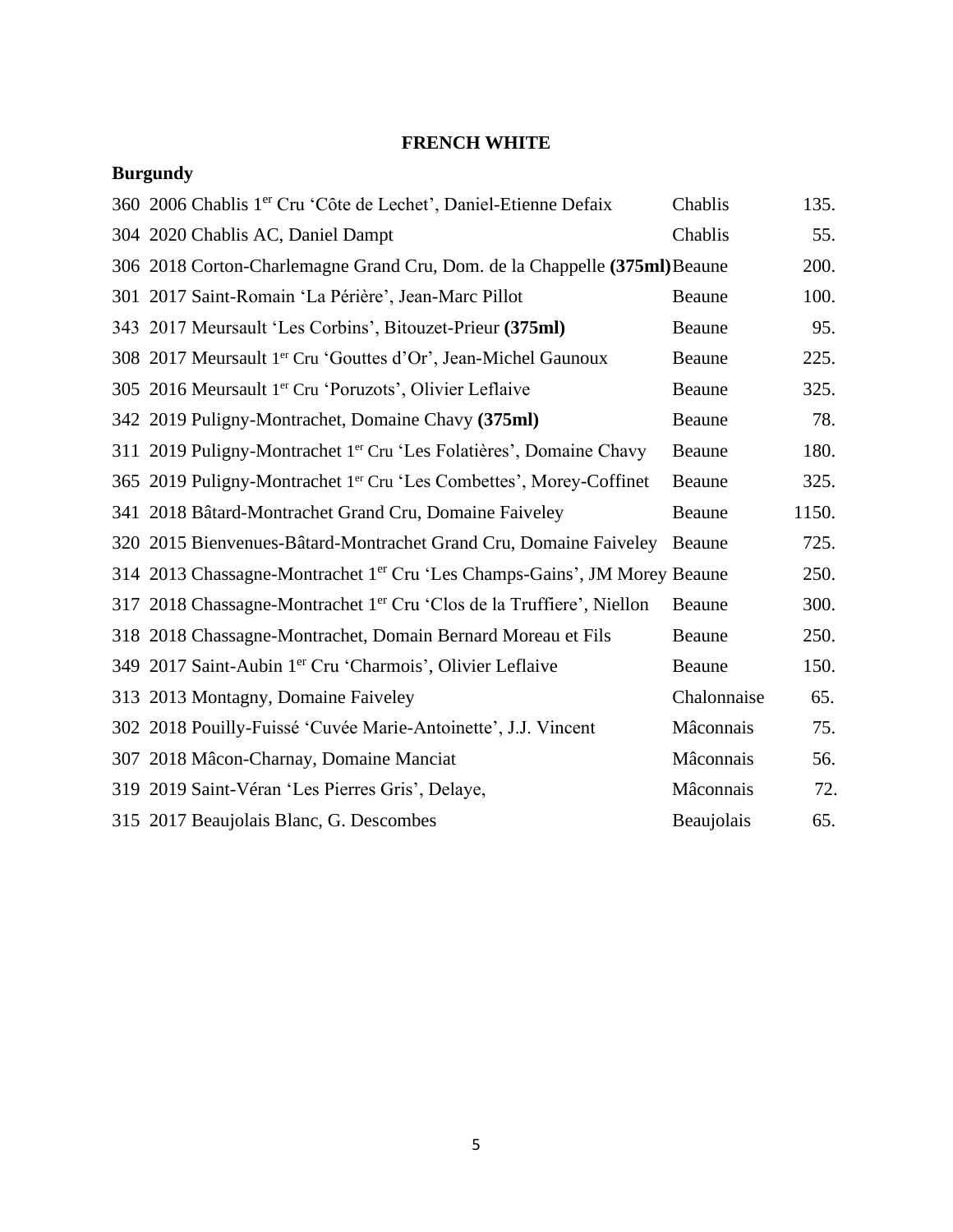### **Provence**

| 362 2012 Château Simone, Palette | 110. |
|----------------------------------|------|
| 363 2015 Château Simone, Palette |      |

### **Alsace**

| 321 2016 Riesling 'Clos Ste. Hune', Trimbach                | 525. |
|-------------------------------------------------------------|------|
| 322 2011 Riesling 'Cuvée Frédérick Emile', Trimbach (375ml) | 75.  |
| 323 2015 Pinot Gris 'Reserve', Trimbach                     | 60.  |

# **Loire Valley**

| 366 2021 Samur (Chenin Blanc), Domaine Lavigne                           | 62. |
|--------------------------------------------------------------------------|-----|
| 353 2018 Savennières 'La Jalousie' (Chenin Blanc), Domaine du Closel     | 95. |
| 356 2020 Chinon (Chenin Blanc) 'Le Clos', Château du Petit Thouars       | 56. |
| 352 2019 Vouvray (Chenin Blanc), François et Julien Pinon                | 62. |
| 316 2018 Cour-Cheverny (Romorantin) 'Vendanges Manuelle', François Cazin | 55. |
| 351 2019 Pouilly-Fumé 'Les Champs de Cri', Marc Deschamps                | 62. |
| 350 2020 Sancerre 'Chavignol', Yves-Martin, (375 ml)                     | 38. |
| 347 2019 Sancerre 'Le Chêne Marchand', Lucien Crochet                    | 85. |
| 357 2019 Muscadet Sèvre et Maine Sur Lie, Domaine Les Trios Toits        | 55. |

# **Rhône Valley**

| 359 2019 Roussanne 'Les Vignes d'a Côté', Yves Cuilleron                 | 68.  |
|--------------------------------------------------------------------------|------|
| 355 2016 Viognier-Rousanne 'La Redonne' Côtes du Rhône, Jean-Luc Colombo | 60.  |
| 348 2014 Saint-Joseph 'Circa', Jean-Louis Chave Selection                | 65.  |
| 340 2021 Châteauneuf du Pape, Domaine Chante-Cigale                      | 100. |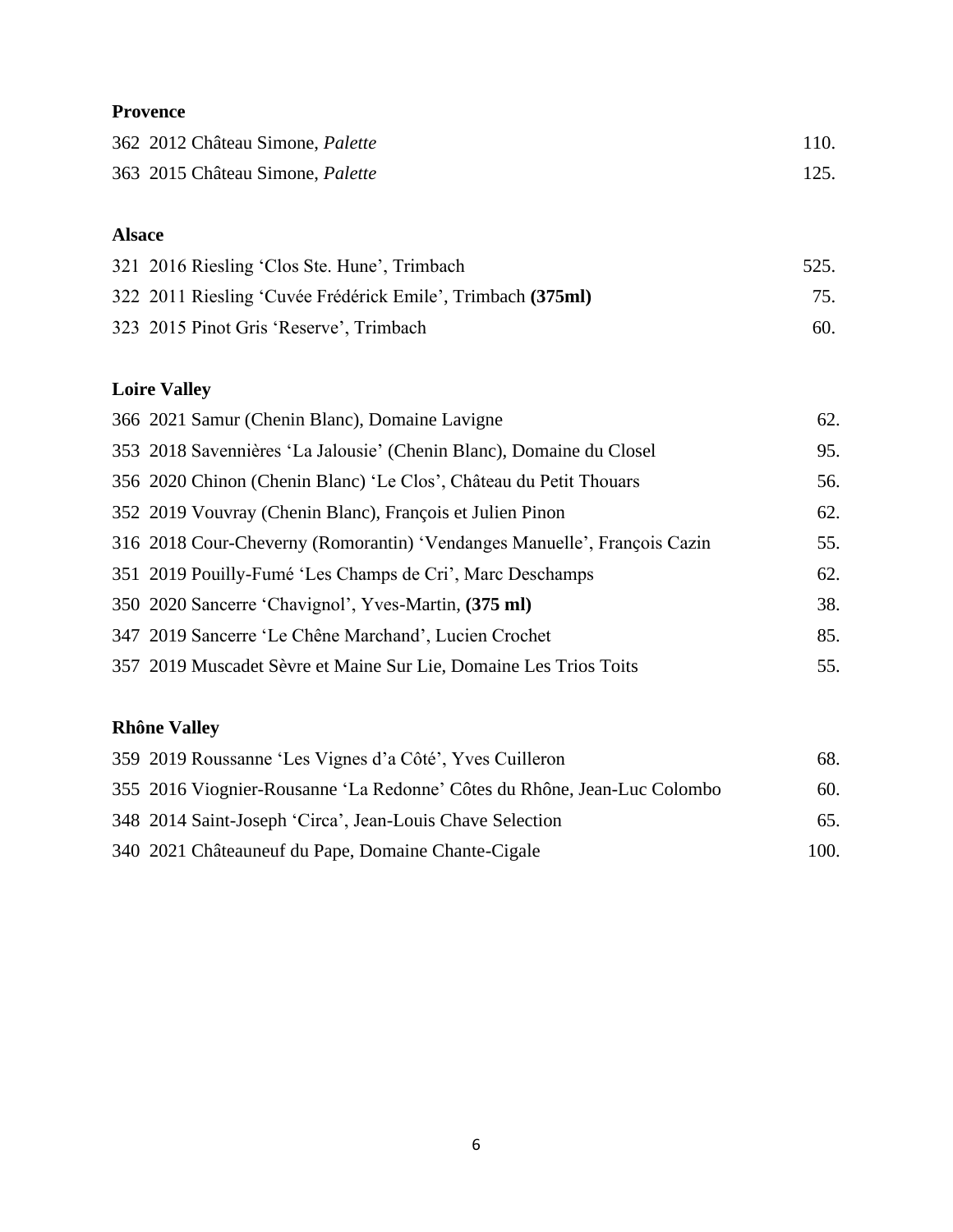### **OTHER INTERESTING WHITES**

|              | <b>Germany</b>                                                    |                |      |
|--------------|-------------------------------------------------------------------|----------------|------|
|              | 409 2019 Riesling 'Kabinett-Feinherb', Gunderlach,                | Rheinhessen    | 56.  |
| Austria      |                                                                   |                |      |
|              | 402 2020 Grüner Veltliner 'Langenlois', Schloss Gobelsburg        | Kamptal        | 75.  |
|              | <b>Hungary</b>                                                    |                |      |
|              | 416 2018 Tokaji Furmint (Dry) 'Mandolás', Oremus (Vega Sicilia)   | Tokaj          | 78.  |
| <b>Italy</b> |                                                                   |                |      |
|              | 412 2020 Prié Blanc 'Petite Arvine', Grosjean                     | Vallée d'Aoste | 68.  |
|              | 420 2020 Carricante 'Etna Bianco', Benanti                        | Sicily         | 78.  |
| <b>Spain</b> |                                                                   |                |      |
|              | 411 2020 Albariño 'Envidia Cochina-Tête de Cuvée', Eladio Pineiro | Rias Baixas    | 72.  |
|              | 417 2012 Viura 'Viña Gravonia', Lopez de Heredia                  | Rioja          | 85.  |
|              | 418 2010 Viura-Malvasia 'Viña Tondonia Reserva', Lopez de Heredia | Rioja          | 170. |
|              | Portugal                                                          |                |      |
|              | 413 2020 Viosinho, Quinta da Côrte                                | Douro          | 95.  |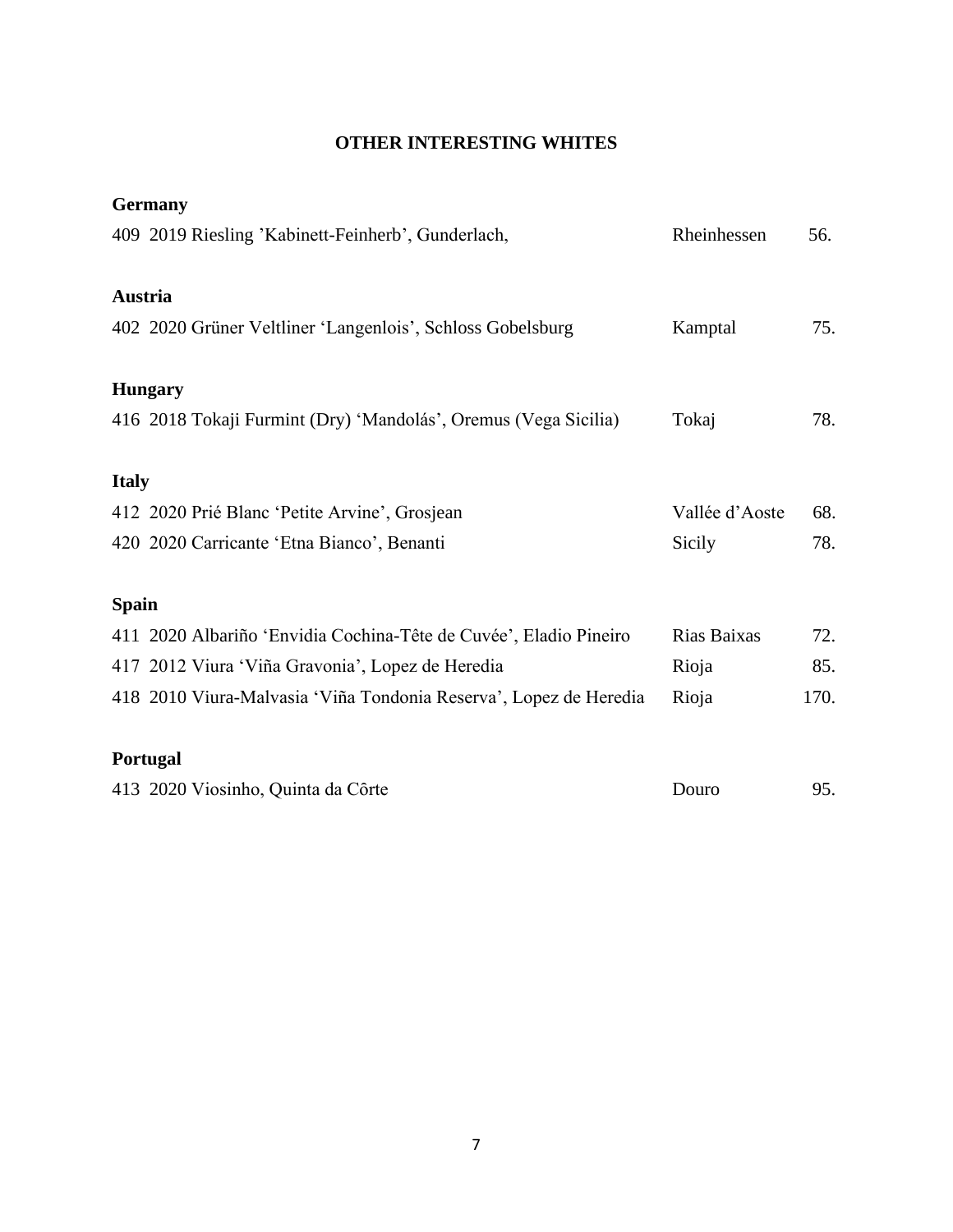### **RED WINES**

### **AMERICAN PINOT NOIR**

# **Oregon**

| 526 2018 Ken Wright 'Carter Vineyard', Eola-Amity Hills  | 150. |
|----------------------------------------------------------|------|
| 528 2016 Lavinea 'Tualatin Estate', Willamette Valley    | 135. |
| 511 2018 The Eyrie 'Sisters Vineyard', Dundee Hills      | 130. |
| 512 2018 Soter 'North Valley Reserve', Willamette Valley | 125. |
| 510 2018 Day Wines 'Johan Vineyard', Van Duzer Corridor  | 110. |
| 515 2012 Amalie Robert, Willamette Valley                | 90.  |
| 522 2020 Holloran 'Stafford Hill', Willamette Valley     | 70.  |
| 508 2019 Averaen, Willamette Valley                      | 65.  |

### **California**

| 521 2015 Rhys 'Bearwallow Vineyard'                             | Anderson Va.         | 200. |
|-----------------------------------------------------------------|----------------------|------|
| 509 2018 Martinelli 'Biondi Home Ranch Vineyard', Green Valley  | <b>Russian River</b> | 150. |
| 516 2019 Kistler                                                | <b>Russian River</b> | 150. |
| 531 2018 Peay 'Scallop Shelf'                                   | Sonoma               | 130. |
| 520 2018 The Withers 'English Hill'                             | Sonoma               | 110. |
| 504 2019 Ceritas 'Elliot Vineyard'                              | Sonoma               | 165. |
| 501 2019 Hirsch Vineyards 'The Bohan-Dillon'                    | Sonoma               | 95.  |
| 523 2017 Hirsch Vineyards 'San Andreas Fault'                   | Sonoma               | 140. |
| 518 2017 Pinot Noir, Robert Sinskey (half bottle), Los Carneros | Napa                 | 55.  |
| 524 2015 Akane                                                  | Sonoma               | 68.  |
| 507 2017 Dierberg 'Dierberg Vineyard'                           | Sta. Maria Valley    | 90.  |
| 527 2019 Sandhi                                                 | Sta. Rita Hills      | 80.  |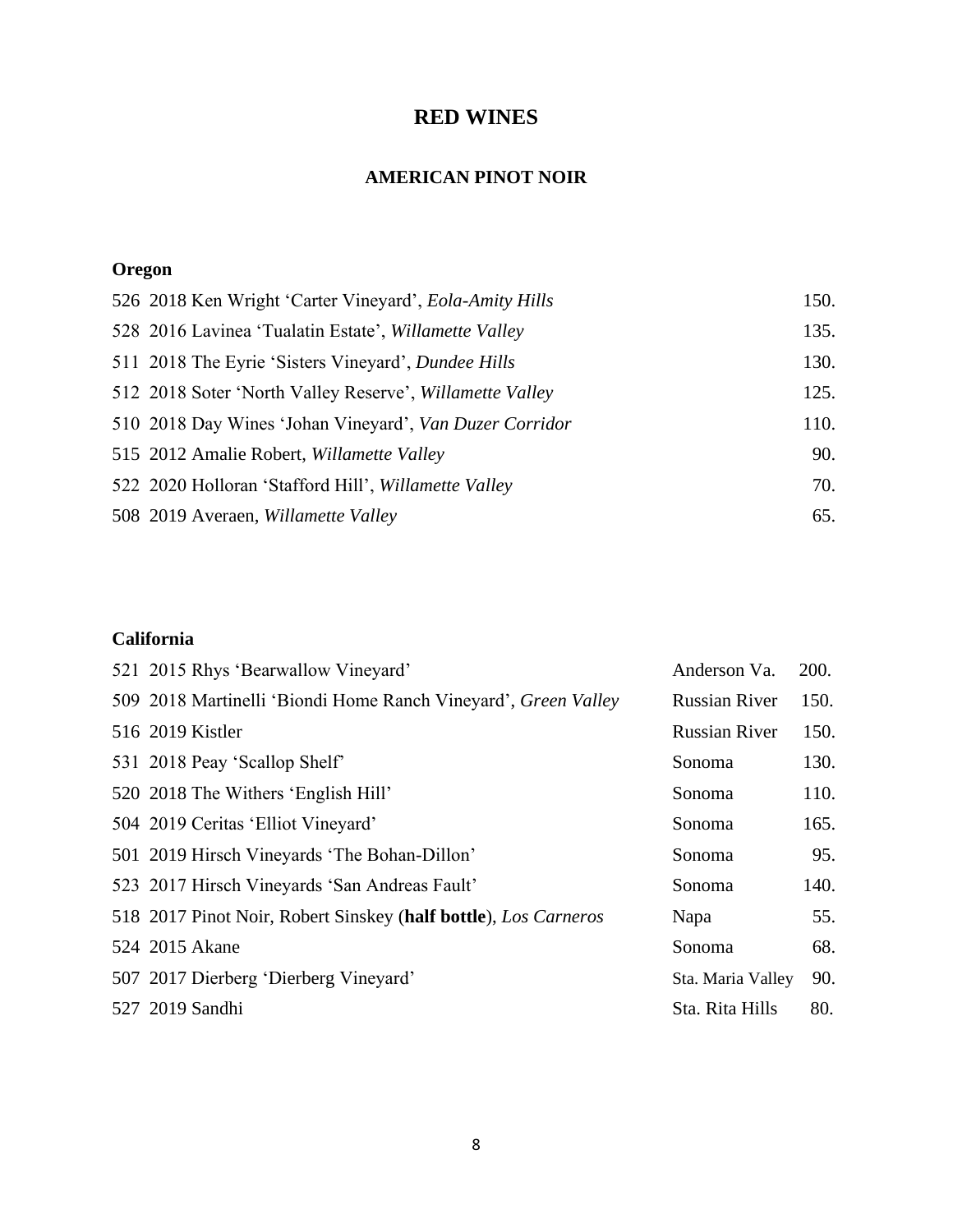### **CALIFORNIA**

### **Cabernet Sauvignon & Cabernet Sauvignon Blends**

| 691 2015 Robert Sinskey 'POV'                       | Los Carneros    | 105.  |
|-----------------------------------------------------|-----------------|-------|
| 626 2005 Peter Michael 'Les Pavots', Knights Valley | Sonoma          | 500.  |
| 607 2014 Peter Michael 'Les Pavots', Knights Valley | Sonoma          | 400.  |
| 664 2015 Peter Michael 'Les Pavots', Knights Valley | Sonoma          | 400.  |
| 621 2015 Peter Michael 'Au Paradis'                 | Napa            | 475.  |
| 609 2007 Bryant Family                              | Napa            | 1200. |
| 608 2011 Schrader 'RBS' Beckstoffer-To Kalon        | Napa            | 800.  |
| 686 2012 Bond 'St. Eden'                            | Napa            | 850.  |
| 646 2013 Bond 'Melbury' (magnum)                    | Napa            | 2000. |
| 602 2010 Grgich Hills Estate                        | Napa            | 225.  |
| 618 2017 Grgich Hills Estate                        | Napa            | 175.  |
| 605 2016 Ramey Cellars                              | Napa            | 150.  |
| 617 2016 Spring Mountain                            | Napa            | 200.  |
| 603 2018 Chappellet 'Signature'                     | Napa            | 160.  |
| 685 2018 Long Meadow Ranch 'Farmstead'              | Napa            | 75.   |
| 690 2019 Scarecrow                                  | Napa            | 1600. |
| 645 2019 Turley 'Estate'                            | Napa            | 150.  |
| 628 2017 Domaine Eden                               | Santa Cruz Mtns | 95.   |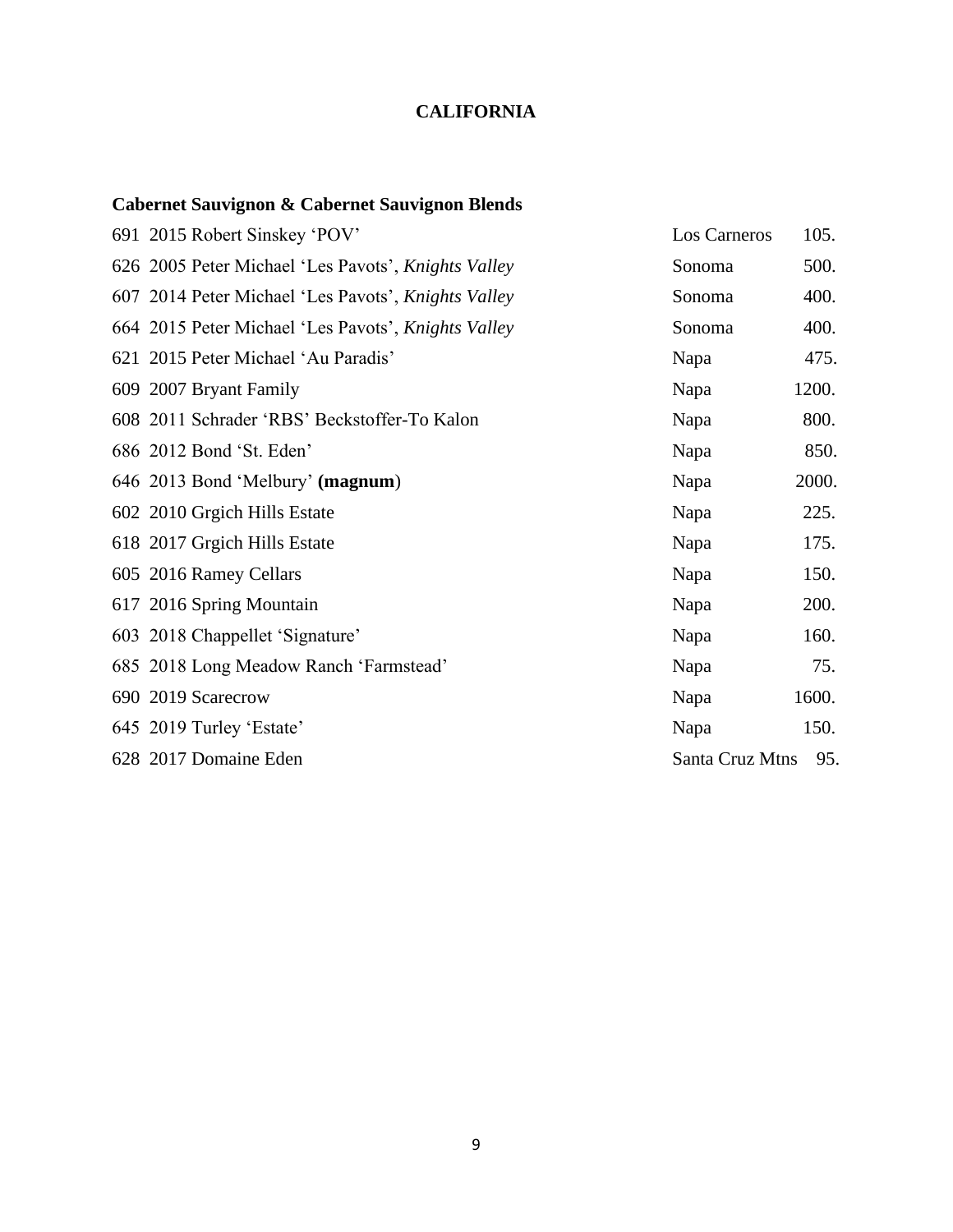# **Opus One**

| 669 2009 Opus One (magnum)  | Napa | 1100. |
|-----------------------------|------|-------|
| 683 2011 Opus One           | Napa | 600.  |
| 676 2014 Opus One           | Napa | 600.  |
| 673 2015 Opus One           | Napa | 600.  |
| 677 2016 Opus One           | Napa | 600.  |
| 670 2017 Opus One           | Napa | 600.  |
| 668 2018 Opus One           | Napa | 600.  |
| 660 2018 Opus One (375ml)   | Napa | 350.  |
| 665 MV Overture by Opus One | Napa | 225.  |

### **OTHER AMERICAN RED**

# **Long Island**

|        | 705 2015 Merlot-Cabernet Franc-Cabernet Sauvignon, Leo Family Red North Fork |                     | 78.  |
|--------|------------------------------------------------------------------------------|---------------------|------|
|        | Washington                                                                   |                     |      |
|        | 725 2016 Cabernet Sauvignon 'Lower East', Gramercy Cellars                   | Columbia Valley 86. |      |
| Oregon |                                                                              |                     |      |
|        | 701 2018 Pinot Meunier, Amalie Robert                                        | Willamette Va.      | 72.  |
|        | <b>California</b>                                                            |                     |      |
|        | 715 2017 Grenache, The Withers                                               | El Dorado           | 85.  |
|        | 751 2019 Zinfandel 'Juvenile', Turley                                        | Napa                | 76.  |
|        | 744 2018 Petite Syrah 'Hayne Vineyard', Turley                               | Napa                | 150. |
|        | 746 2018 Cinsault, Sandlands Vineyards                                       | Lodi                | 60.  |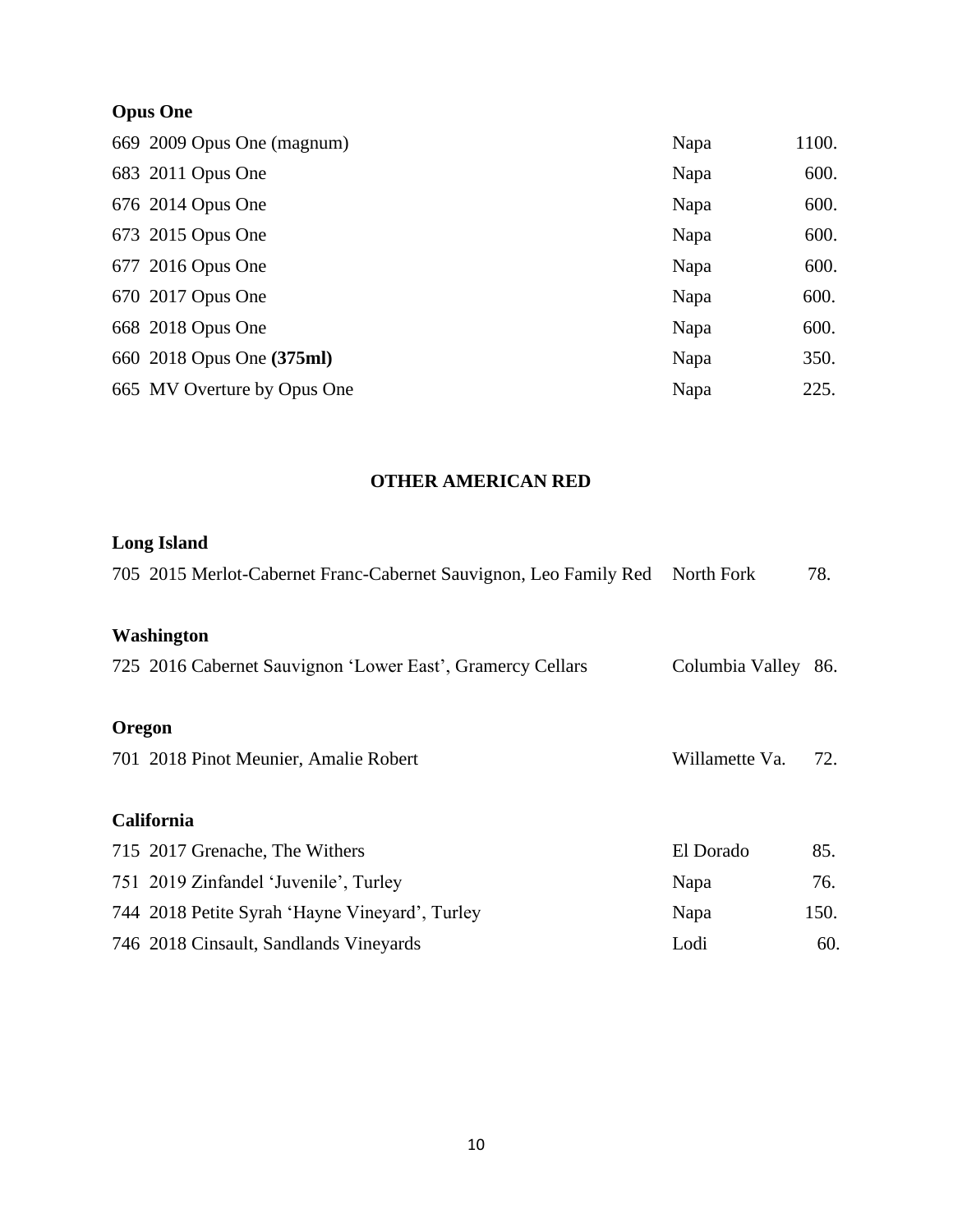### **FRANCE**

### **Burgundy**

| 882 2018 Chambertin Grand Cru, Domaine Armand Rousseau                               | Nuit                | 2500. |
|--------------------------------------------------------------------------------------|---------------------|-------|
| 865 2017 Charmes-Chambertin Grand Cru, Domaine Armand Rousseau                       | <b>Nuits</b>        | 1000. |
| 879 2018 Charmes-Chambertin Grand Cru, Domaine Armand Rousseau                       | <b>Nuits</b>        | 1000. |
| 866 2014 Charmes-Chambertin Grand Cru, Domaine Faiveley                              | <b>Nuits</b>        | 425.  |
| 876 2016 Gevrey-Chambertin, Georges Lignier et Fils                                  | <b>Nuits</b>        | 150.  |
| 823 2019 Bourgogne 'Cuvée Halinard', Domaine Dugat-Py                                | <b>Nuits</b>        | 150.  |
| 872 2017 Clos de la Roche Grand Cru, Domaine Armand Rousseau                         | <b>Nuits</b>        | 1200. |
| 862 2018 Clos de la Roche Grand Cru, Domaine Armand Rousseau                         | <b>Nuits</b>        | 1400. |
| 858 2015 Morey St. Denis 1 <sup>er</sup> Cru 'Clos des Ormes', George Lignier        | Nuits (375ml)       | 90.   |
| 840 2013 Chambolle-Musigny 1 <sup>er</sup> Cru 'Les Beaux Bruns', Faiveley           | <b>Nuits</b>        | 275.  |
| 851 2013 Chambolle-Musigny 1er Cru 'Les Charmes', Faiveley                           | <b>Nuits</b>        | 325.  |
| 845 2016 Clos du Vougeot Grand Cru, Domaine François Lamarche                        | <b>Nuits</b>        | 375.  |
| 864 2001 Romanée-St-Vivant Grand Cru, Dom. de La Romanée-Conti                       | <b>Nuits</b>        | 3000. |
| 853 2019 Vosne-Romanée 1 <sup>er</sup> Cru 'Cuvée D.-Blochet, D. Romanée-Conti Nuits |                     | 1200. |
| 855 2019 Vosne-Romanée 'Très Vieilles Vignes', Domaine Dugat-Py                      | <b>Nuits</b>        | 450.  |
| 805 2018 Vosne-Romanée, Domaine Méo-Camuzet                                          | <b>Nuits</b>        | 300.  |
| 863 2017 Nuits-St.-George 1 <sup>er</sup> Cru 'Clos de la Marechale', J-F Mugnier    | <b>Nuits</b>        | 350.  |
| 847 2017 Corton-Bressandes Grand Cru, Dom. de la Chappelle                           | Beaune (375ml) 175. |       |
| 860 2013 Aloxe-Corton 'Vielle Vigne', Edmond Cornu & Fils                            | Beaune (375ml)      | 65.   |
| 834 2017 Chory-les-Beaune 'Les Bons Ores', Edmond Cornu & Fils                       | Beaune              | 100.  |
| 852 2018 Pommard 1er Cru 'Les Chanlins', Douhairet-Porcheret                         | Beaune              | 200.  |
| 854 2015 Volnay 1 <sup>er</sup> Cru 'Les Mitans', Bitouzet-Prieur                    | Beaune              | 155.  |
| 846 2018 Volnay 1er Cru 'Taillepieds', Domaine de la Chappelle                       | Beaune (375ml) 125. |       |
| 869 2019 Monthelie 'Monopole-Clos du Meix Garnier', D. Porcheret                     | Beaune              | 100.  |
| 857 2016 Chassagne-Montrachet 'Mes Vieilles Vignes', JM Pillot                       | Beaune              | 110.  |
| 870 2019 Bourgogne-Passetoutgrain, Georges Lignier et Fils                           | Beaune              | 65.   |
| 856 2015 Mercurey 1 <sup>er</sup> Cru, Domaine du Meix-Foulot (375ml)                | Chalonnaise         | 48.   |
| 849 2015 Saint-Amour VV 'Réserve Clos du Billards', Dom. de Billards Beaujolais      |                     | 88.   |
| 859 2019 Morgon, G. Descombes                                                        | Beaujolais          | 55.   |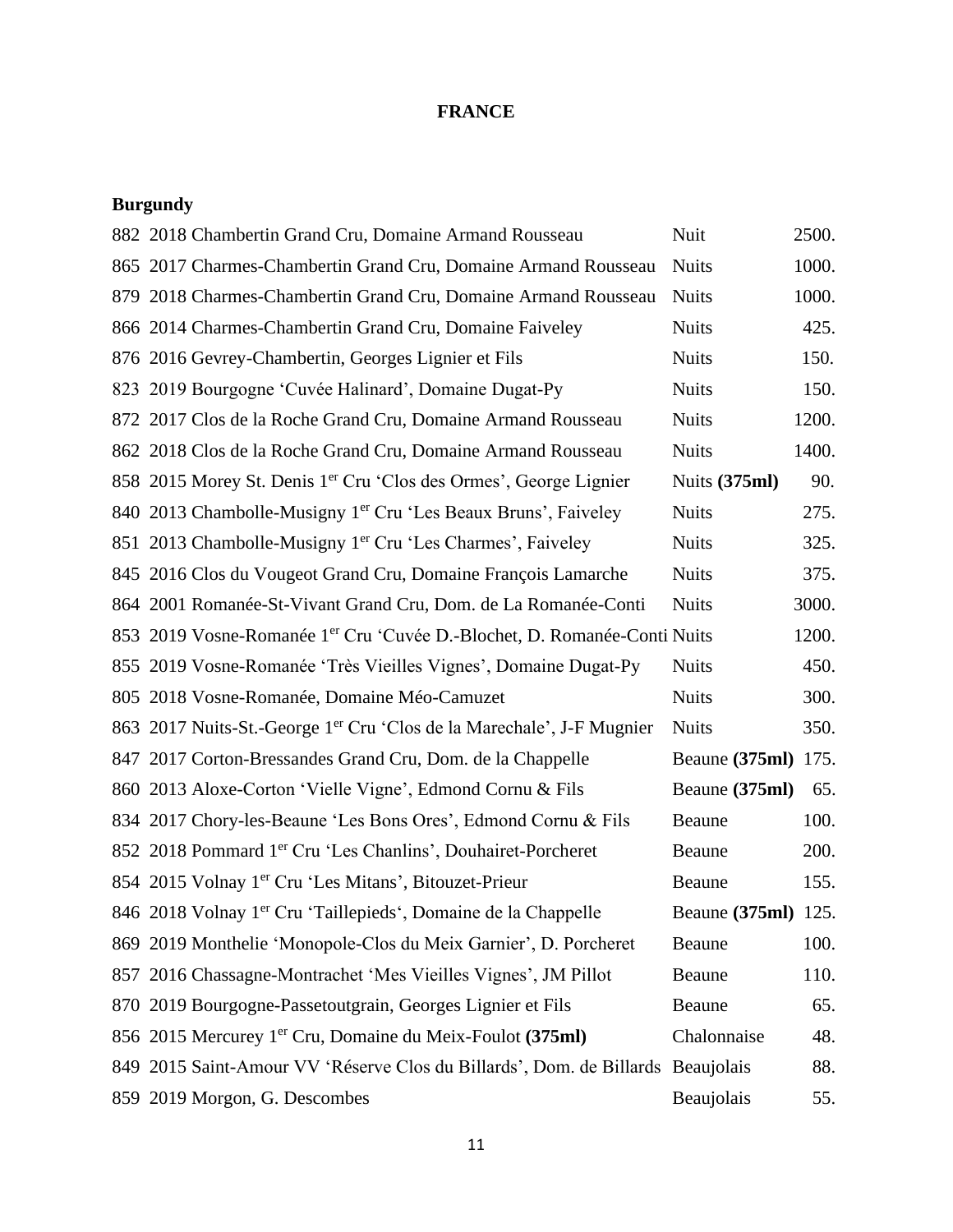### **Bordeaux- Right Bank (Merlot based)**

| 824 2000 Château Cheval Blanc          | St.-Émilion    | 2800.       |
|----------------------------------------|----------------|-------------|
| 814 2000 Château Pavie                 | St.-Émilion    | 1100.       |
| 803 2005 Château Pavie                 | St.-Émilion    | 1100.       |
| 801 2010 Château L'Arrosée             | St.-Émilion    | 250.        |
| 833 2018 Château Haut-Segottes (375ml) | St.-Émilion    | 40.         |
| 811 2012 Château Nenin                 | <b>Pomerol</b> | <b>200.</b> |

### **Bordeaux- Left Bank (Cabernet Sauvignon based)**

| 835 2000 Château Montrose, 2ème Cru              | St. Estèphe | 675.  |
|--------------------------------------------------|-------------|-------|
| 810 2000 Château Mouton-Rothschild, First Growth | Pauillac    | 2400. |
| 818 2005 Château Mouton-Rothschild, First Growth | Pauillac    | 2000. |
| 809 2000 Château Lafite-Rothschild, First Growth | Pauillac    | 2800. |
| 828 2005 Château Lafite-Rothschild, First Growth | Pauillac    | 2500. |
| 819 2005 Château Lynch-Bages, 5ème Cru           | Pauillac    | 500.  |
| 821 2000 Château Branaire-Decru, 4ème Cru        | St.-Julien  | 450.  |
| 830 2005 Château Branaire-Decru, 4ème Cru        | St.-Julien  | 400.  |
| 893 2005 Château Leoville Las Cases, 2ème Cru    | St.-Julien  | 650.  |
| 807 2005 Château Léoville Barton, 2ème Cru       | St.-Julien  | 475.  |
| 815 2010 Château Langoa Barton, 3ème Cru         | St.-Julien  | 275.  |
| 895 1982 Château Margaux, First Growth           | Margaux     | 4000. |
| 822 2000 Château Margaux, First Growth           | Margaux     | 2800. |
| 820 2000 Château Haut Brion, First Growth        | Pessac      | 2800. |
| 802 2005 Château Haut Brion, First Growth        | Pessac      | 2500. |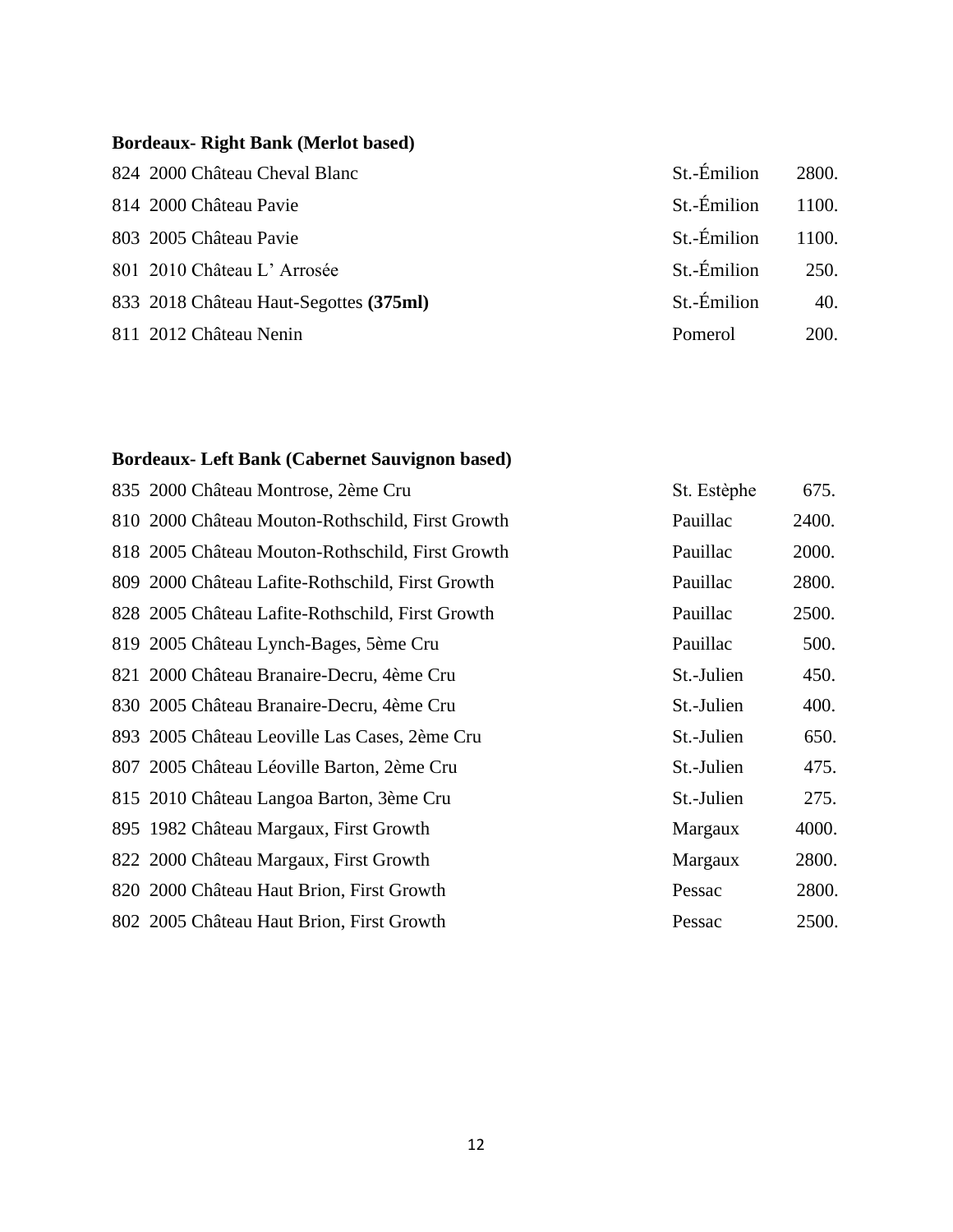# **Loire Valley**

| 804 2016 Chinon 'Les Picasses', Olga Raffault | Loire | 65. |
|-----------------------------------------------|-------|-----|
|                                               |       |     |

### **Rhône Valley**

| 877 2019 Saint-Joseph 'Clos de Cuminalle, Pierre Gaillard        | N. Rhône | 95.  |
|------------------------------------------------------------------|----------|------|
| 888 2014 Crozes-Hermitage, P & V Jaboulet                        | N. Rhône | 68.  |
| 871 2013 Hermitage, Vidal-Fleury                                 | N. Rhône | 225. |
| 897 2007 Cornas 'Les Ruchets', Jean-Luc Colombo                  | N. Rhône | 200. |
| 898 2009 Cornas 'Les Ruchets', Jean-Luc Colombo                  | N. Rhône | 190. |
| 899 2010 Cornas 'Les Ruchets', Jean-Luc Colombo                  | N. Rhône | 190. |
| 887 2015 Côtes du Rhône 'La Pialade', Château Rayas              | S. Rhône | 150. |
| 886 2010 Châteauneuf du Pape 'Pignan-Réservé', Château Rayas     | S. Rhône | 475. |
| 800 2017 Châteauneuf du Pape, Château La Nerthe                  | S. Rhône | 150. |
| 874 2018 Châteauneuf du Pape, Domaine Roger Perrin               | S. Rhône | 85.  |
| 890 2018 Gigondas 'Cuvée Tradition', Dom. Gour de Chaulé         | S. Rhône | 66.  |
| 880 2014 Gigondas 'Cuvée Tradition', Dom. Gour de Chaulé (375ml) | S. Rhône | 35.  |
|                                                                  |          |      |

### **Provence**

1046 2016 Château Pradeaux (Mourvedre) Bandol 96.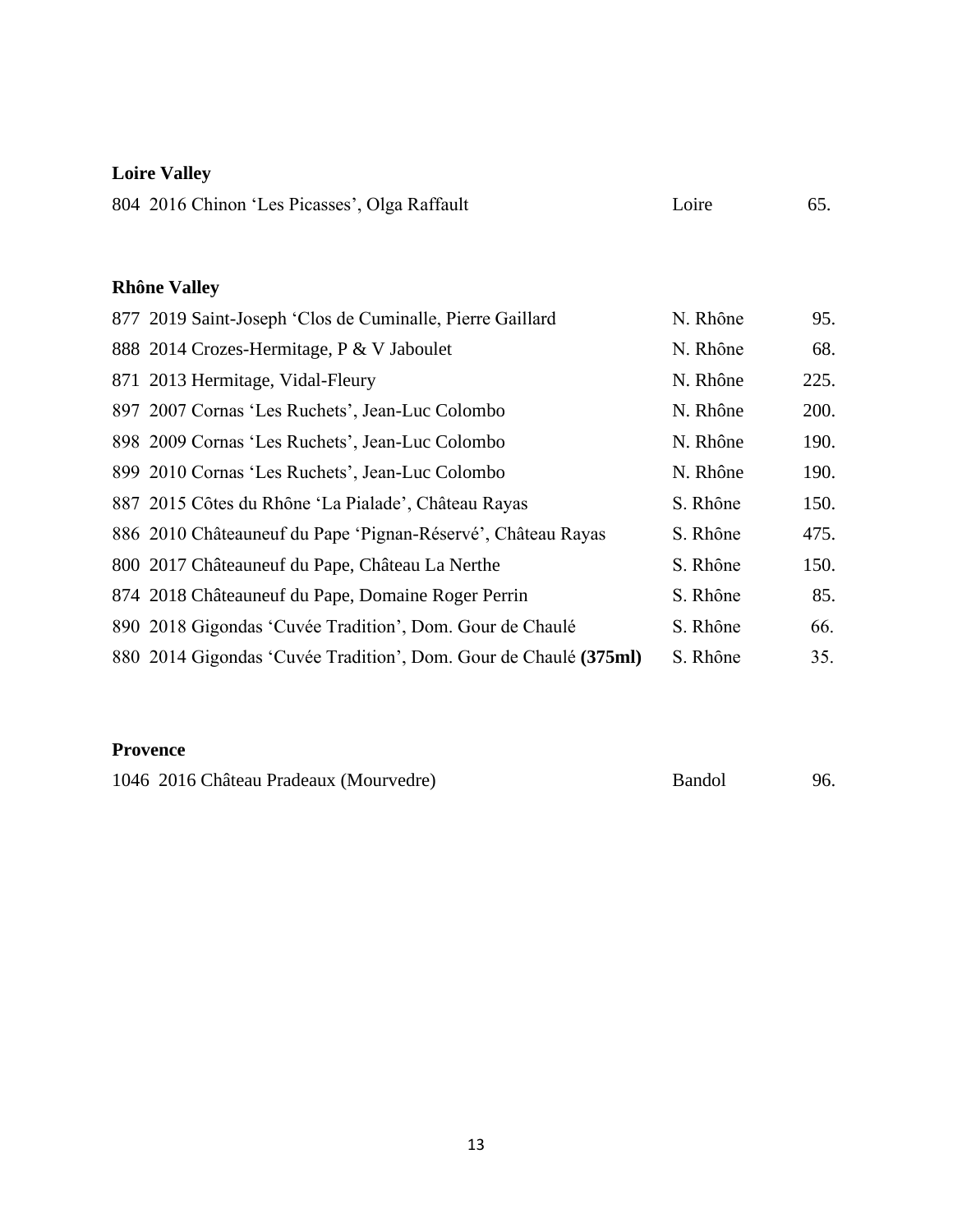### **ITALY**

### **Alto Piemonte & Piedmont**

| 986 2016 Chiavennesca (Nebbiolo), Ar. Pe. Pe., Rosso di Valtellina DOC |        | 75.  |
|------------------------------------------------------------------------|--------|------|
| 917 2019 Spanna (Nebbiolo), Conti, Colline Novaresi DOCG               |        | 75.  |
| 989 2013 Spanna (Nebbiolo) 'Chioso dei Pomi', Rovellotti, Ghemme DOCG  |        | 100. |
| 950 2001 Nebbiolo 'Sori Tilden', Gaja                                  | Langhe | 925. |
| 964 2001 Nebbiolo 'Sori San Lorenzo', Gaja                             | Langhe | 925. |
| 914 2013 Barolo 'Ginestra', Paulo Conterno                             |        | 200. |
| 990 2017 Barolo, Serio & Battista Borgogno                             |        | 95.  |
| 955 2017 Barolo, Oddero (375ml)                                        |        | 65.  |
| 953 2012 Barbaresco Riserva, Cocito                                    |        | 200. |
| 922 2016 Barbaresco 'Basarin', Sottimano                               |        | 175. |
| 936 2017 Barbaresco, Franco Serra                                      |        | 92.  |
| 951 2019 Nebbiolo 'Serena', Ada Nada                                   | Langhe | 70.  |
| 967 2017 Dolcetto 'Vigne In Pianezzo, Boschis Francesco, Dogliani DOCG |        | 60.  |
| 972 2013 Barbera 'Austri', San Fereolo, <i>Dogliani</i>                |        | 85.  |

### **Tuscany**

| 941 2017 Chianti Classico 'Riserva', Fèlsina             | 96.  |
|----------------------------------------------------------|------|
| 980 2018 Chianti Classico, Fèlsina                       | 72.  |
| 971 2009 Brunello di Montalcino, Casanuova della Cerbaie | 225. |
| 902 2012 Brunello di Montalcino, Casanuova della Cerbaie | 175. |
| 940 2013 Brunello di Montalcino, Casanuova della Cerbaie | 175. |
| 918 2013 Brunello di Montalcino, La Colombina            | 125. |
| 930 2016 Brunello di Montalcino, Mocali (375ml)          | 60.  |
| 906 2018 Rosso di Montalcino, La Gerla                   | 58.  |
| 901 2016 Vino Nobile de Montepulciano, Villa St. Anna    | 68.  |
| 965 2019 Trinoro 'Le Cupole' I.G.T., Vini Franchetti     | 75.  |
| 920 2017 La Massa I.G.T, Tenuta La Massa                 | 65.  |
| 932 2017 Guado al Tasso, Antinori, Bolgheri              | 300. |
| 937 2017 Solaia, Antinori                                | 575. |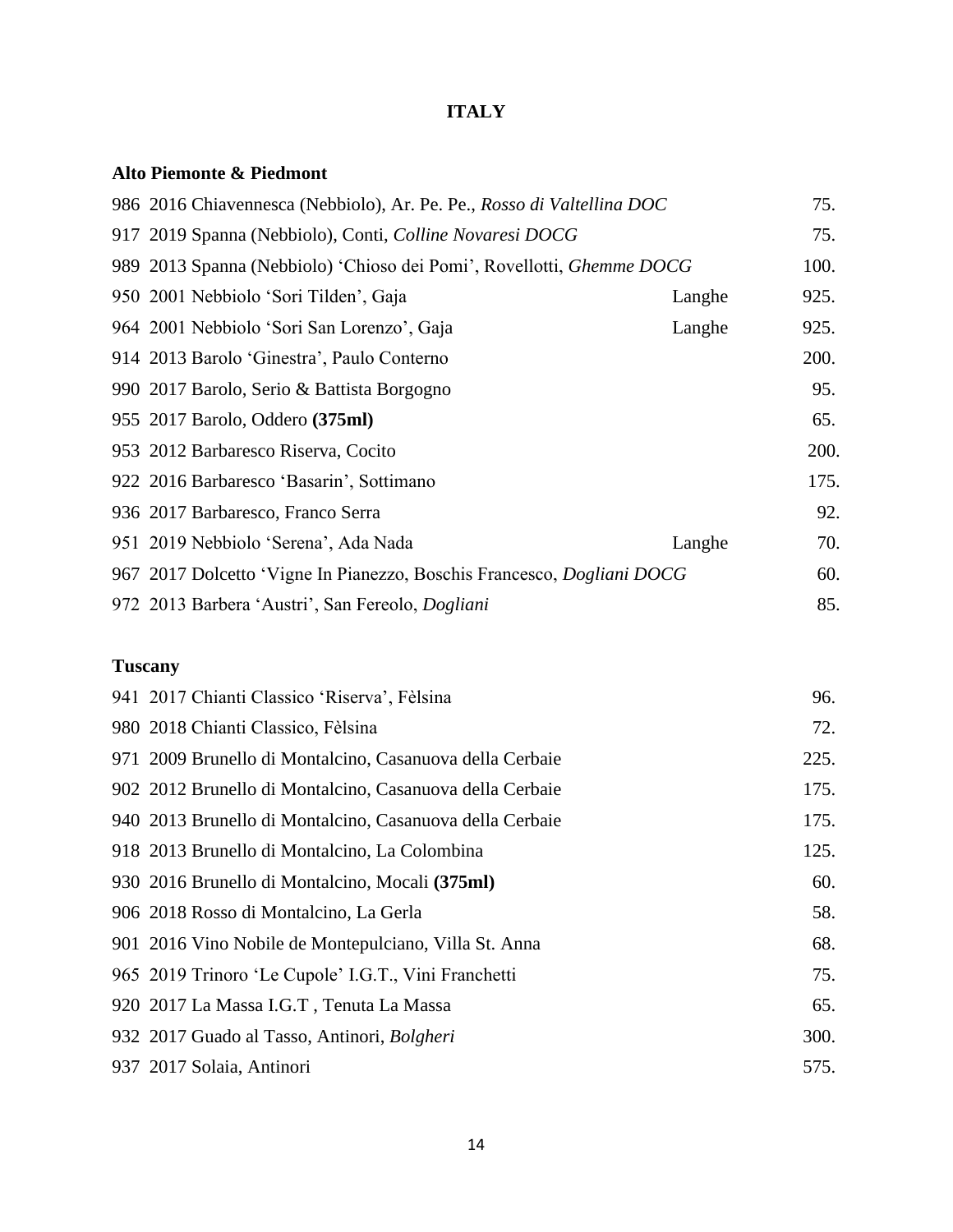### **Tuscany-continued**

| 925 2018 Tignanello, Antinori                                  | 320. |
|----------------------------------------------------------------|------|
| 924 2018 Tignanello, Antinori 375ml                            | 170. |
| 939 2018 Sassicaia, Tenuta San Guido, Bolgheri Sassicaia       | 500. |
| 954 2018 Sassicaia, Tenuta San Guido, Bolgheri Sassicaia 375ml | 275. |

### **Other Italian Regions**

| 904 2020 Nero d'Avola-Frapatto, 'SP68 Rosso' Occhipinti, IGT            | Sicily | 72.  |
|-------------------------------------------------------------------------|--------|------|
| 987 2017 Nerrello Mascalese, 'Contrada "G" uardiola', Passopisciaro     | Sicily | 155. |
| 988 2019 Nerrello Mascalese, 'Contrada "C" hiappemacine', Passopisciaro | Sicily | 165. |

### **SPAIN**

#### **Ribera del Duero**

| 1045 1994 'Unico' Vega Sicilia (magnum)                    | 2000. |
|------------------------------------------------------------|-------|
| 1064 1996 'Tinto Pesquera' Reserva, A. Fernández, (magnum) | 950.  |
| 1016 2014 'Alión' Vega Sicilia                             | 250.  |
| 1043 2017 'El Pedrosal' Crianza, Bodegas Perez Pascuas     | 68.   |
|                                                            |       |
| Rioja                                                      |       |
| 1060 2004 Reserva 'Seleccion Especial', Bodegas Muga       | 225.  |
| 1038 2005 Reserva 'Seleccion Especial', Bodegas Muga       | 225.  |
| 1042 2006 Reserva 'Seleccion Especial', Bodegas Muga       | 180.  |
| 1020 2017 Crianza, Cune                                    | 60.   |
| 1003 2013 'Cubillo' Crianza, Lopez de Heredia              | 70.   |
| 1011 2011 '904' Gran Reserva, La Rioja Alta                | 140.  |
|                                                            |       |
| <b>Other Spanish Regions</b>                               |       |

# 1050 2016 'Pintia' Vega Sicilia Toro 190.

### **Argentina**

| 1018 2018 Malbec-Cabernet Blend 'Gran Reserva', Finca Abril | Mendoza | 62. |
|-------------------------------------------------------------|---------|-----|
|                                                             |         |     |